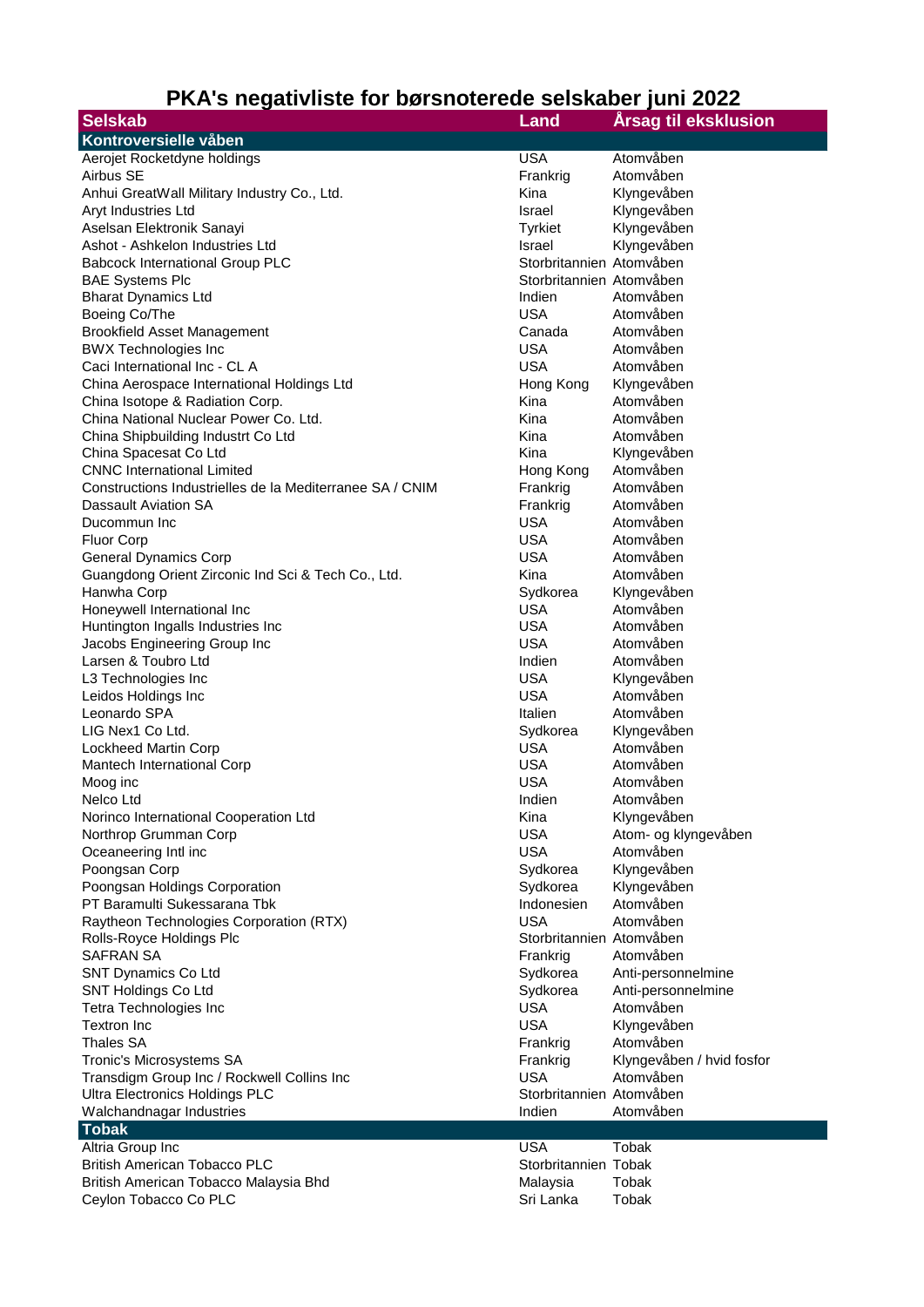| Eastern Tobacco                                          | Egypten                 | Tobak                  |
|----------------------------------------------------------|-------------------------|------------------------|
| Gudang Garam Tbk PT                                      | Indonesien              | Tobak                  |
| Haci Omer Sabanci Holding AS                             | Tyrkiet                 | Tobak                  |
| Hanjaya Mandala Sampoerna Tbk PT                         | Indonesien              | Tobak                  |
| Huabao International Holdings Ltd                        | Hong Kong               | Tobak                  |
| <b>Imperial Brands PLC</b>                               | Storbritannien Tobak    |                        |
| <b>ITC Ltd</b>                                           | Indien                  | Tobak                  |
| Japan Tobacco Inc                                        | Japan                   | Tobak                  |
| Karelia Tobacco Co Inc SA                                | Grækenland              | Tobak                  |
| KT&G Corp                                                | Sydkorea                | Tobak                  |
| Pakistan Tobacco Co Ltd                                  | Pakistan                | Tobak                  |
| Philip Morris CR AS                                      | Tjekkiet                | Tobak                  |
| Philip Morris International Inc                          | <b>USA</b>              | Tobak                  |
| Pyxus International Inc / Alliance One International Inc | <b>USA</b>              | Tobak                  |
| Reinet Investments SCA                                   | Luxembourg              | Tobak                  |
| Scandinavian Tobacco Group A/S                           | Danmark                 | Tobak                  |
| Schweitzer-Mauduit International Inc                     | <b>USA</b>              | Tobak                  |
| Shanghai Industrial Holdings Ltd                         | Hong Kong               | Tobak                  |
| Swedish Match AB                                         | Sverige                 | Tobak                  |
| Universal Corp/VA                                        | <b>USA</b>              | <b>Tobak</b>           |
| Vector Group Ltd                                         | <b>USA</b>              | Tobak                  |
| Miljø og klima                                           |                         |                        |
| Astra International Tbk PT                               | Indonesien              | Miljø                  |
| <b>Barrick Gold Corp</b>                                 | Canada                  | Miljø                  |
| Glencore                                                 | Schweiz                 | Miljø                  |
| Wilmar International                                     | Singapore               | Palmeolie              |
| Abu Dhabi National Energy Company                        | Abu Dhabi               | Olie gas               |
| Athabasca Oil Corp                                       | Canada                  | Olie gas               |
| Cairn Energy Plc                                         | Storbritannien Olie gas |                        |
| Canadian Natural Resources Ltd                           | Canada                  | Olie gas               |
| Cenovus Energy Inc                                       | Canada                  | Olie gas               |
| <b>Chevron Corp</b><br>China Natural Gas Inc             | <b>USA</b>              | Olie gas og sanktioner |
|                                                          | Kina                    | Olie gas               |
| China Oilfield Services Ltd                              | Kina                    | Olie gas               |
| China Petroleum & Chemical Corp<br><b>CNOOC Ltd</b>      | Kina                    | Olie gas               |
| Continental Resources Inc/OK                             | Hong Kong<br><b>USA</b> | Olie gas               |
|                                                          | <b>USA</b>              | Olie gas<br>Olie gas   |
| Coterra Energy Inc.<br>Diamondback Energy Inc            | <b>USA</b>              | Olie gas               |
| Ecopetrol SA-Sponsored ADR                               | <b>USA</b>              |                        |
| Ecopetrol SA                                             | Colombia                | Olie gas<br>Olie gas   |
| <b>EQT Corp</b>                                          | <b>USA</b>              | Olie gas               |
| Exxon Mobil Corp                                         | <b>USA</b>              | Olie gas               |
| <b>GAIL India Ltd</b>                                    | Indien                  | Olie gas               |
| Gazprom PAO-Sponsored ADR                                | <b>USA</b>              | Olie gas               |
| Gazprom PJSC                                             | Rusland                 | Olie gas               |
| <b>Genting Bhd</b>                                       | Malaysia                | Olie gas               |
| Global Power Synergy Public Company                      | Thailand                | Olie gas               |
| Gulfport Energy Corp.                                    | <b>USA</b>              | Olie gas               |
| IJM Corp bhd                                             | Malaysia                | Olie gas               |
| Imperial Oil Ltd                                         | Canada                  | Olie gas               |
| Inpex corp                                               | Japan                   | Olie gas               |
| IOI Corp Bhd                                             | Malaysia                | Olie gas               |
| Korea Gas Corp                                           | Sydkorea                | Olie gas               |
| Kunlun Energy Co Ltd                                     | Hong Kong               | Olie gas               |
| Kosmos Energy Ltd.                                       | <b>USA</b>              | Olie gas               |
| Marathon Oil Corp                                        | <b>USA</b>              | Olie gas               |
| <b>MEG Energy Corp</b>                                   | Canada                  | Olie gas               |
| Murphy Oil Corp                                          | <b>USA</b>              | Olie gas               |
| <b>OGE Energy Corp</b>                                   | <b>USA</b>              | Olie gas               |
| Ovintiv Inv.                                             | <b>USA</b>              | Olie gas               |
| Petronas Dagangan Bhd                                    | Malaysia                | Olie gas               |
| Petronas Gas Bhd                                         | Malaysia                | Olie gas               |
| Peyto Exploration & Development Corp                     | Canada                  | Olie gas               |
| Power Assets Holdings Ltd                                | Hong Kong               | Olie gas               |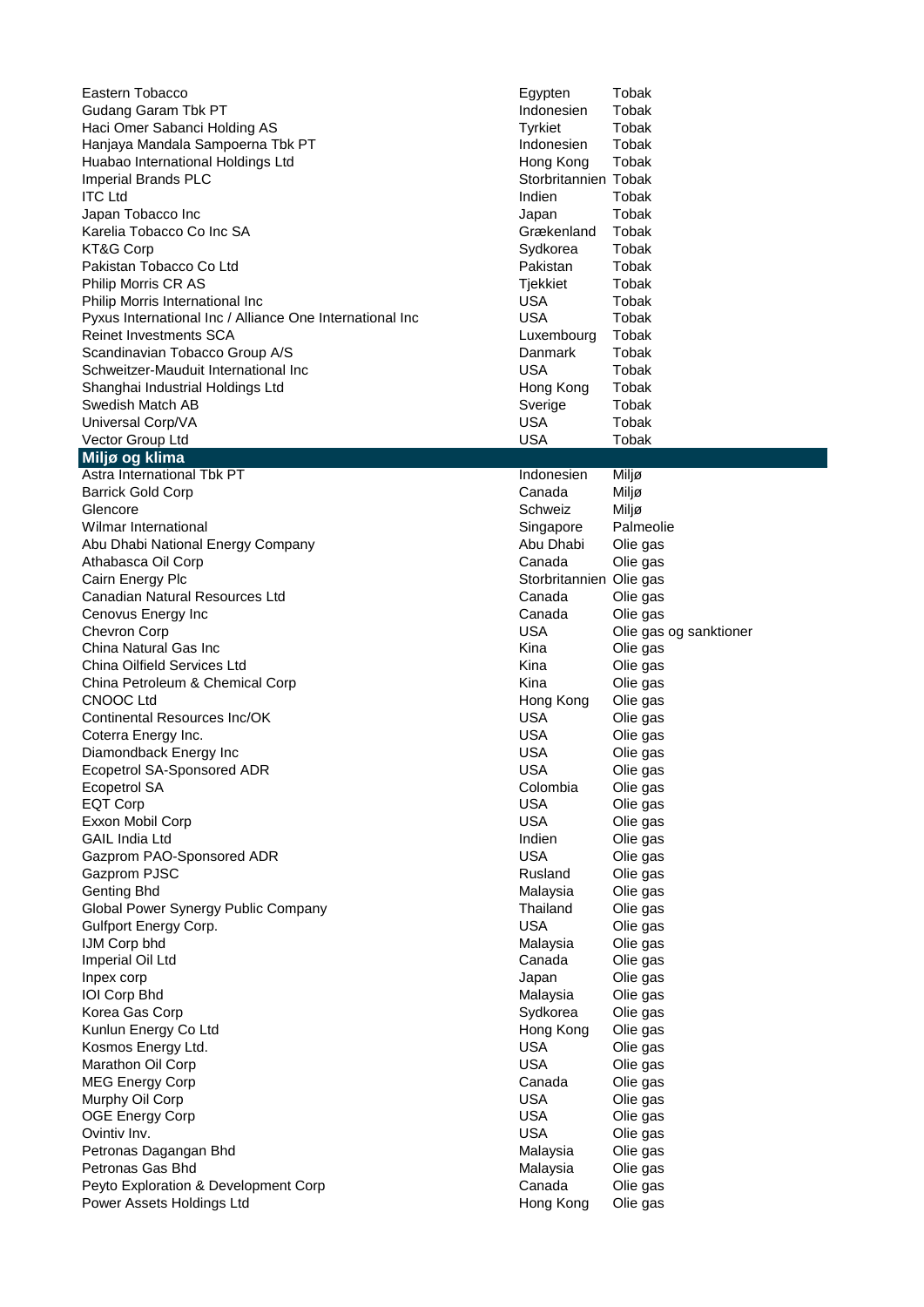Rosneft Oil Co PJSC **Rusland** Olie gas San Leon Energy Plc<br>
Saudi Aramco/Saudi Arabian oil co.<br>
Saudi Arabien Olie gas Saudi Aramco/Saudi Arabian oil co. Shikoku Electric Power Co Inc **Container Community** Shikoku Die gas Sinopec Shanghai Petrochemical Co Ltd **Kina** Kina Olie gas Southwestern Energy Co **New Southwestern Energy Co** Canada Olie gas<br>
Suncor Energy Inc Suncor Energy Inc<br>
Tokyo Electric Power Co Holdings Inc<br>
Tokyo Electric Power Co Holdings Inc<br>
Tokyo Electric Power Co Holdings Inc Tokyo Electric Power Co Holdings Inc **Communist Contract Contract Contract Contract Contract Contract Contract Contract Contract Contract Contract Contract Contract Contract Contract Contract Contract Contract Contract Con** Top Energy Co Ltd Shanxi November 2012 1994 Nina Nina Olie gas Vermilion Energy Inc Canada Olie gas Petroleos Mexicanos (Pemex) and a mexico of the orientation of the orientation of the orientation of the orientation of the orientation of the orientation of the orientation of the orientation of the orientation of the ori JAPAN PETROLEUM EXPLORATION Japan Oliesand TATNEFT PJSC **Rusland** Oliesand Oliesand Oliesand PRAIRIESKY ROYALTY LTD **Canada** Oliesand **BAYTEX ENERGY CORP CANADA CONSTRUCTER CONSTRUCTER CANADA CONSTRUCTER** OIL INDIA LTD **Indien** Oliesand PETROCHINA CO LTD **EXAMPLE 20 INCREASE AND A CONSTRUCT OF A CONSTRUCT OF A CONSTRUCT OF A CONSTRUCT OF A CONSTRUCT OF A CONSTRUCT OF A CONSTRUCTION OF A CONSTRUCTION OF A CONSTRUCTION OF A CONSTRUCTION OF A CONSTRUCTION OF** Aboitiz Equity Ventures, Inc. The Contract of the Contract of Thippinerne Kul Adani Power Ltd **Indien** Kul Adaro Energy Tbk PT **Indonesien** Kul AES Andes Chile Kul Afrimat Ltd. **Sydafrika** Kul Alliance Resources Operating Partners LP **Network** COSA Kul Allete, Inc. USA Kul ALPHA METALLURGICAL RESOURCE THE SALPHA METALLURGICAL RESOURCE Arch Resources Inc **Network Contract Contract Contract Contract Contract Contract Contract Contract Contract Contract Contract Contract Contract Contract Contract Contract Contract Contract Contract Contract Contract Contr** Banpu PLC **Thailand** Kul Bukit Asam Tbk PT **Indonesien** Kul **Bathurst Resources Ltd** New Zealand Kul Beijing Haohua Energy Ressource Co Ltd **Kull Container Container Container Container Container Container Contain** Bogdanka Lubelski Wegiel SA **Polen Marsus Australia** Polen Kul Bumi Resources Tbk PT **Indonesien** Kul Consol Energy Inc USA Kul China Coal Energy Co Ltd **Company Council Company Cong Kull** Hong Kong Kul China Power International Development Ltd Kina Kina Kul China Shenhua Energy Co Ltd Kina Kul Coal India Ltd **India Ltd** Indien Kul Datang International Power Generation Co Ltd Hong Kong Kul DMCI Holdings Inc **Filippinerne** Kul Electric Power Development Co., LTD **Same Co.** Alapan Aul Electricity Generating Public Company Limited Thailand Kul Eneva SA Brasilien Kul Evergy, Inc. **Exergy, Inc. Exergy, Inc. Exergy, Inc. Exergy, Inc. Exergy, Inc. Exergy**, Inc. Exxaro Resources Ltd **Sydafrika** Kul E-CL / Empresa electrica Del Norte Grande / Engie Energia Chile SA Chile Kul Guizhou Panjiang Refined Coal Co Ltd Kina Kul Geo Coal International and the Control of Control of Control of Control of Control of Control of Control of Co Guanghui Energy Co Itd **Kull Contained Automobile Contained Automobile Contained Automobile Contained Automobile Kul** Hallador Energy Co **National Accord Contract Contract Contract Contract Contract Contract Contract Contract Contract Contract Contract Contract Contract Contract Contract Contract Contract Contract Contract Contract Contra** HK Electric Investments Limited **Hong Kong Kull** Hong Kong Kul Hidili Industry International Development Ltd Hong Kong Kul Huaneng Power International Inc **Kina Kullet Communist Communist Communist Communist Communist Communist Communist Communist Communist Communist Communist Communist Communist Communist Communist Communist Communist Communi** Huadian Power International Corp Ltd **Kina Kull Corp Ltd** Kina Kul Indo Tambangraya Megah Tbk PT **Indonesien** Kul Inner Mongolia Mengdian Huaneng Thermal Power Corporation Ltd. Kina Kul Inner Mongolia Yitai Coal Co Ltd **Kull Communist Coal Co Ltd** Kull Communist Communist Communist Communist Communist Communist Communist Communist Communist Communist Communist Communist Communist Communist Communist Commu Jastrzebska Spólka Weglowa SA **Polen Kul** Polen Kul JSW Energy Ltd Indien Kull Control Control Control Control Control Control Control Control Control Control Control Control Control Control Control Control Control Control Control Control Control Control Control Control Con Kuzbasskaya Toplivnaya Kompaniya PAO **Rusland** Kul Mechel PJSC Rusland Kul Mongolia Energy Corporation Ltd. **Hong Kong Kull Cong Kong Kull** Mongolian Mining Corp **Hong Kong Kull** Mong Kong Kul NLC India Ltd **Indien** Kul New Hope Corp **Australien** Kul NTPC Ltd Indien Kul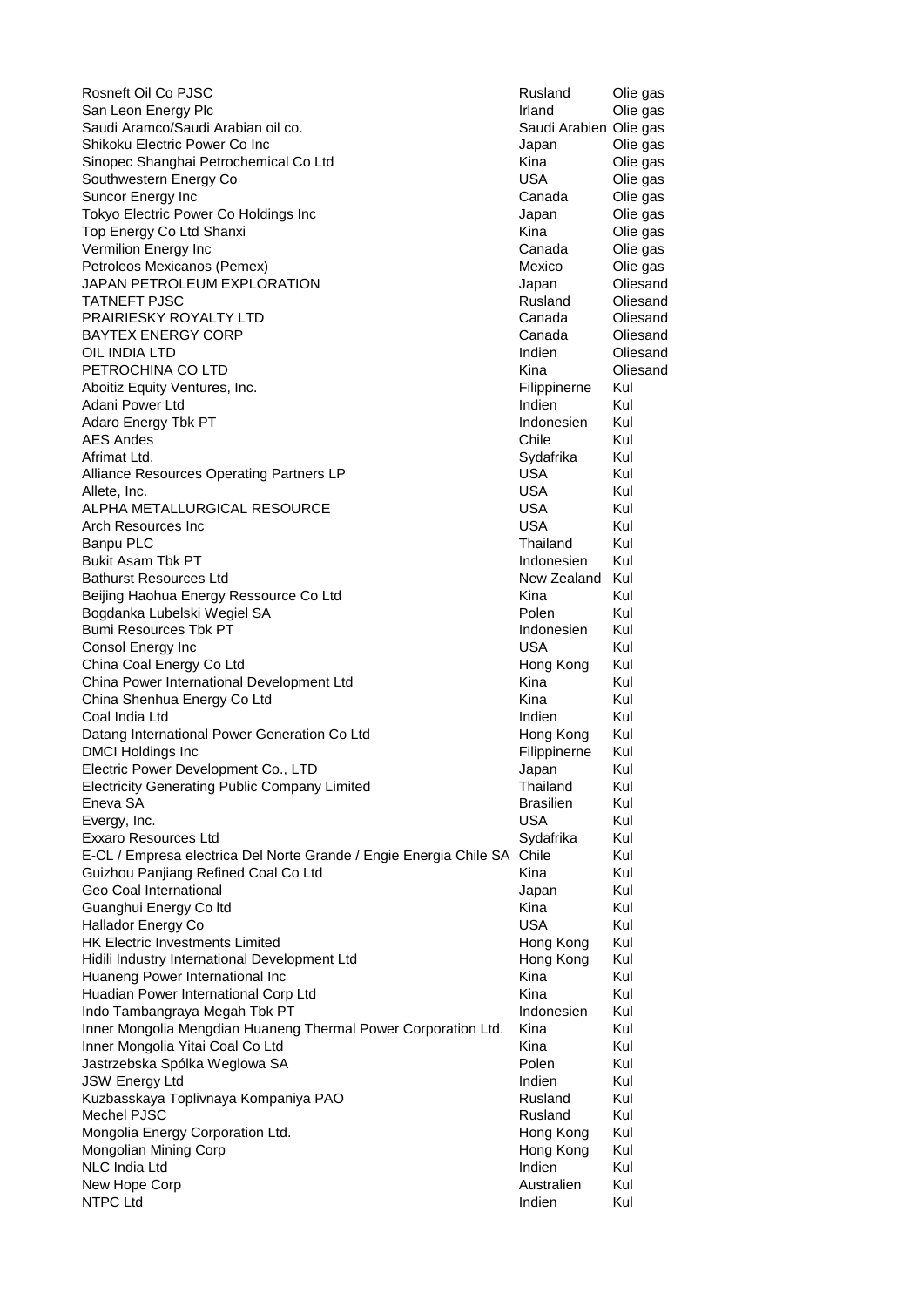Okinawa Electric Power Co Inc/The **Communist Communist Communist Communist Communist Communist Communist Communist** Communist Communist Communist Communist Communist Communist Communist Communist Communist Communist Commun Otter Tail Corporation **Community** Content of the USA Kul Peabody Energy Corp **Network** Corp **USA** Kul Perusahaan Listrik Negara PT **Indonesien** Kul PGE Polska Grupa Energetyczna Spolka Akcyjna **Polen Kul** Polen Kul Pingdingshan Tianan Coal Mining Co. Ltd. Kina Kul PPL Corporation **EXECUTE:** The USA Kull PT United Tractors Tbk **Corporation** USA Kull PT United Tractors Tbk Cull PT United Tractors Tbk Cull PT United Tractors Tbk Cull PT United Tractors Tbk Cull PT United Tractors Tbk C PT United Tractors Tbk **Indonesien** Kul Raspadskaya OJSC **Rusland Kulland** Kulland Kulland Kulland Kulland Kulland Kulland Kulland Kulland Kulland Kull Reliance Infrastructure Ltd **Indien** Kul Reliance Power Ltd **Indien** Kul SDIC Power Holdings Co Ltd Kina Kul Semirara Mining& Power Corp Filippinerne Kul Shanxi Coal International Energy Group Co Ltd Kina Kina Kul Shanxi Coking Coal Energy **Kina Kultura Kultura Kultura Kultura Kultura Kultura Kultura Kultura Kultura Kultura** Shanxi Lanhua Sci-Tech Venture Co Ltd **Kina Kullah Kullah Kullah Kullah Kullah Kul**lah Kul Shanxi Lu'An Environmental Energy Development Co Ltd Kina Kul Shougang Fushan Resources Group Ltd Kina Kul Shaanxi Coal Industry Co Ltd **Kina Kull Communist Coal Industry Co Ltd** Kull **Kull Communist Coal August** Kull Kul SouthGobi Resources Ltd **Hong Kong Kull** Hong Kong Kul Tata Power **Indian Kul / Atomvåben** Kul / Atomvåben Tenaga Nasional Berhad Malaysia Kul The Chugoku Electric Power Company, Incorporated Supervisor and Supervisor and Kul Tohoko Electric Power Company, Incorporated and Japan Japan Kul<br>White Energy Co Ltd Guld White Energy Co Ltd **USA** Kul Whitehaven Coal Ltd **Australien** Kul Wintime Energy Co Ltd **Kina Kull Communist Communist Communist Communist Communist Communist Communist Communist Communist Communist Communist Communist Communist Communist Communist Communist Communist Communist Communist** Yancoal Australia Ltd **Australien** Kul Shan XI Hua Yang Group New Energy Co Ltd Kina Kul Yanzhou Coal Mining Co Ltd **Hong Kong Kull** Hong Kong Kul WASHINGTON H. SOUL PATTINSON **Australien** Kul Warrior Met Coal **Warrior Met Coal** Number 2012 12:30 Number 2014 12:30 Number 2014 12:30 Number 2014 12:30 Number 2014 12:30 Number 2014 12:30 Number 2014 12:30 Number 2014 12:30 Number 2014 12:30 Number 2014 12:30 Number TECK RESOURCES LTD-CLS B Canada Kul CHINA RESOURCES POWER HOLDIN THE RESOURCES POWER HOLDIN SHANGHAI ELECTRIC POWER CO-A Kina Kina Kul JARDINE CYCLE & CARRIAGE LTD Singapore Kul SOUTH32 LTD **Australien** Kul HUADIAN POWER INTL CORP-A Kina Kul AFRICAN RAINBOW MINERALS LTD Syd Afrika Kul CIMIC GROUP LTD **Australien** Kul TBEA CO LTD-A **Kina Kultura Kultura Kultura Kultura Kultura Kultura Kultura Kultura Kultura Kultura Kultura Ku** JARDINE MATHESON HLDGS LTD Hong Kong Kul CORONADO GLOBAL RESOURCE-CDI USA Kul LG INTERNATIONAL CORP Syd Korea Kul TAURON POLSKA ENERGIA SA POLEN Polen Kul GMR INFRASTRUCTURE LTD **Indien** Kul MITSUBISHI MATERIALS CORP **Grade Contract Contract Contract Contract Contract Contract Contract Contract Contract Contract Contract Contract Contract Contract Contract Contract Contract Contract Contract Contract Contract** MITSUBISHI CORP **Japan Kultur Kultur Kultur Kultur Kultur** Austria Austria Austria Austria Austria Austria Austria SOJITZ CORP **SOJITZ** CORP HYUNDAI GLOVIS CO LTD Syd Korea Kul ENEA SA Polen Kul BLACK HILLS CORP **USA** Kul SASOL LTD Syd Afrika Kul CITIC LTD **Kina Kultur** Kultur Kultur Kultur Kultur Kultur Kultur Kultur Kultur Kultur Kultur Kultur Kultur Kultur SK NETWORKS CO LTD Syd Korea Kul ALUMINUM CORP OF CHINA LTD-A Kina Kina Kul KOC HOLDING AS **Tyrkiet** Kul ITOCHU CORP **Japan Kul** HONG KONG & CHINA GAS **Hong Kong Kultura Kultura Kong Kultura** Kultura Kong Kultura Kultura Kultura Kultura Kultura Kultura Kultura Kultura Kultura Kultura Kultura Kultura Kultura Kultura Kultura Kultura Kultura Kultura Ku PTT PCL **Thailand** Kul Pt Indonesia Asahan Aluminium (persero) and a subsetting a late of the Indonesien Kul MARUBENI CORP **Japan Kulokat Kulokat Kulokat Kulokat Kulokat Kulokat Kulokat Kulokat Kulokat Kulokat Kulokat Ku** MITSUI & CO LTD **And Account Contact Contact Contact Contact Contact Contact Contact Contact Contact Contact Contact Contact Contact Contact Contact Contact Contact Contact Contact Contact Contact Contact Contact Contact C** EMPRESAS COPEC SA CHILE CHILE CHILE CHILE Kul SK HOLDINGS CO LTD SK HOLDINGS CO LTD